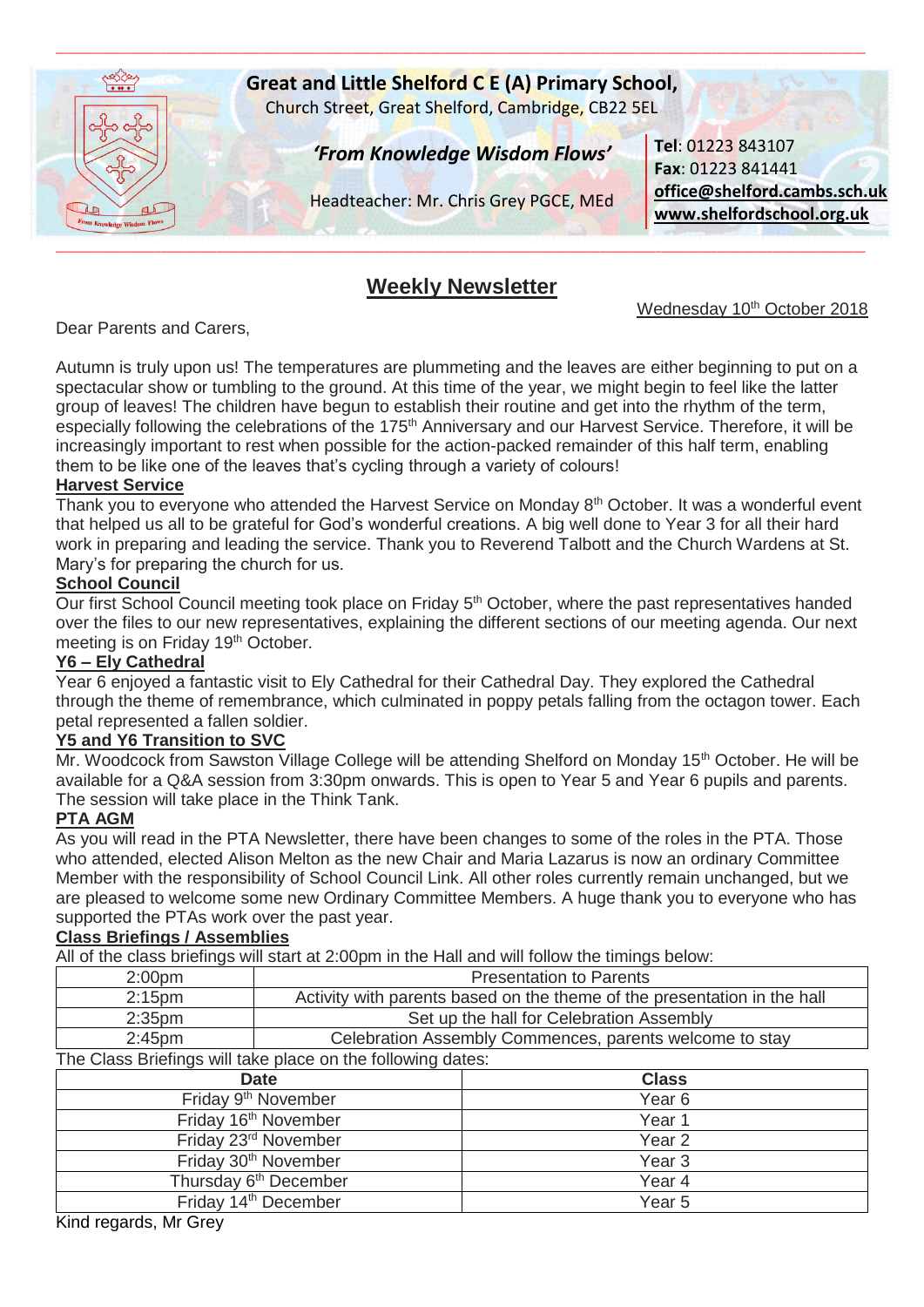## **International Day - Friday 2nd November**

Our next, eagerly anticipated International Day is just around the corner - the first Friday after half term break!

Our theme this year is 'Quality Education for All' and we have the pleasure in inviting 'Campaign for Female Education' (CAMFED) to school to help us learn about this key global theme.

As we are also raising the profile of reading in school this year, we will be holding a Used Book Sale at the end of the day to thank and raise money for CAMFED. Our children always take great pleasure in fundraising for good causes and what better way to do it than to recycle our old books!

Please take this opportunity to have a sort out of your old books (new/nearly new/good used condition) to donate to this event. Donations can be taken to your child's class from now up until Thursday 1st November. Our School Council will set up our sale and organise books into age ranges. We hope to have some cakes and biscuits on sale as well as the opportunity to purchase special bookmarks your children will have made in school.

Any unsold books will be donated to our school library.

Whether you are baking and donating books or purchasing books and sweet treats, please help support our Used Book Sale event raising funds for CAMFED!

Many thanks - Mrs Unwin

## **Announcements**

### **Pupil/Parent/Teacher consultations**

Appointments for these have now been allocated. If you have not returned your preferences to the school office, an appointment will have been allotted to you in an available space. Please look out for your appointment slips which will come home in book bags on Friday. **Please note that after school clubs run by Premier sport will still go ahead on these days**.

### **Parking:**

### **Church Street**

Unfortunately, we have had several complaints from local residents regarding parking on Church Street. We would like to remind everyone to park responsibly, with utmost respect for the safety of others and the access to local residents' properties.

### **Kingsdale Court (Peacocks)**

We have had a letter of complaint from the Area Manager for FirstPort Retirement Property Services. It has been brought to his attention that an increasing number of parents are parking on this development whilst waiting to collect their children. This is a private road, mainly housing elderly residents and those with mobility issues, and parking is not permitted in this road. Thank you for your consideration with this.

### **Bug busting**

We have had reports of **head lice** in school. Please can we ask all parents to help us achieve a head lice free school by checking your child's hair **tonight or as soon as possible**. A head lice comb and conditioner may help to identify any lice and is also a method of removing them. Please report all cases of head lice to us so that we can alert other parents in that class that they need to be more vigilant at that time. If you have any questions about removing head lice please speak to the office staff for advice.

We have also been notified that some children have contracted worms. Again, please check your child and if you feel that they may have worms, please contact your local pharmacist for treatment. Please also remind you child of general personal hygiene, washing hands well with soap etc. Thank you for your assistance.

### **Volunteer helper/visitor lanyards**

If anybody has mistakenly taken a lanyard home, please could they return it to the office. Thank you.

### **School Prayer meeting - Thursday 18th October.**

A small group meet together each half-term to pray for the school and we'd love more people to join us. It's fine to bring little ones, we have plenty of toys! We will be meeting at The Lodge, Kings Mill Lane, Great Shelford on Thursday 18th October at 2.15pm, so please do come along if you're free at that time. If you want any more information please contact Emily Button on [e\\_martin84@hotmail.com.](mailto:e_martin84@hotmail.com)